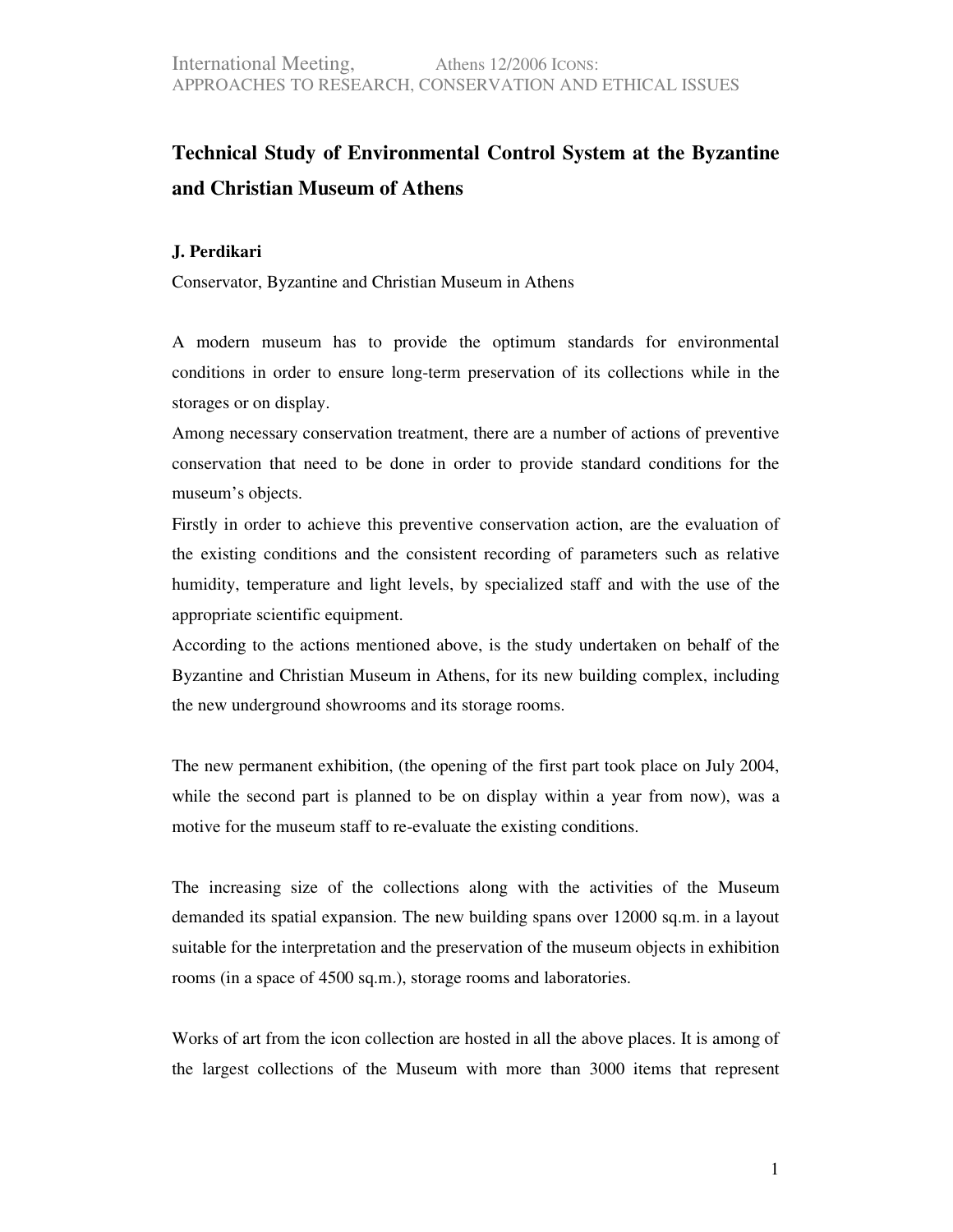## International Meeting, Athens 12/2006 ICONS: APPROACHES TO RESEARCH, CONSERVATION AND ETHICAL ISSUES

Byzantine and Post Byzantine periods from all over the Byzantine Empire and Greece.

From 1930 and up to 2002 the permanent collection of the Byzantine and Christian Museum was housed in the old building, the mansion of the Duchess of Placentia (a design and construction of the renowned architect, Stamatis Cleanthis, in 1848). A storage room situated in an underground space at the same building hosts until today a large number of icons.

Compared to the old building complex, the new one has the benefit of the technical support that a modern museum affords in order to cater for its needs.

Environmental control within the new building is handled by the existing airconditioning equipment. The new exhibition space, the storages and the laboratories were constructed in a way that it is possible to control the environmental parameters (air pollution and temperature), but the system do not allow the control of the relative humidity.

The installed system is a Heating Ventilating Air-Conditioning (HVAC), connected for its control with a Building Management System (BMS) to be retrofit.

The HVAC system is composed by seventeen units supplying fresh air and heat trough a system of pipes to all the museum locations. All the in and out openings are equipped with suitable filters.

After having study the existent environmental conditions to all the museum and storage locations hosting works of art, it was obvious the urgent need of installing an appropriate humidification system so as to provide and control the necessary relative humidity levels.

In order to achieve this, we planned the followings steps:

- i. Evaluation of the requested environmental parameters
- ii. Evaluation of the particular needs for each kind of materials appertaining to a collection (including special cases parameters).
- iii. Evaluation of the external climatic parameters and other, having direct influence to the Museum environment.
- iv. Establishment and follow up of a monitoring plan for the relative humidity and temperature within the areas that host collections.